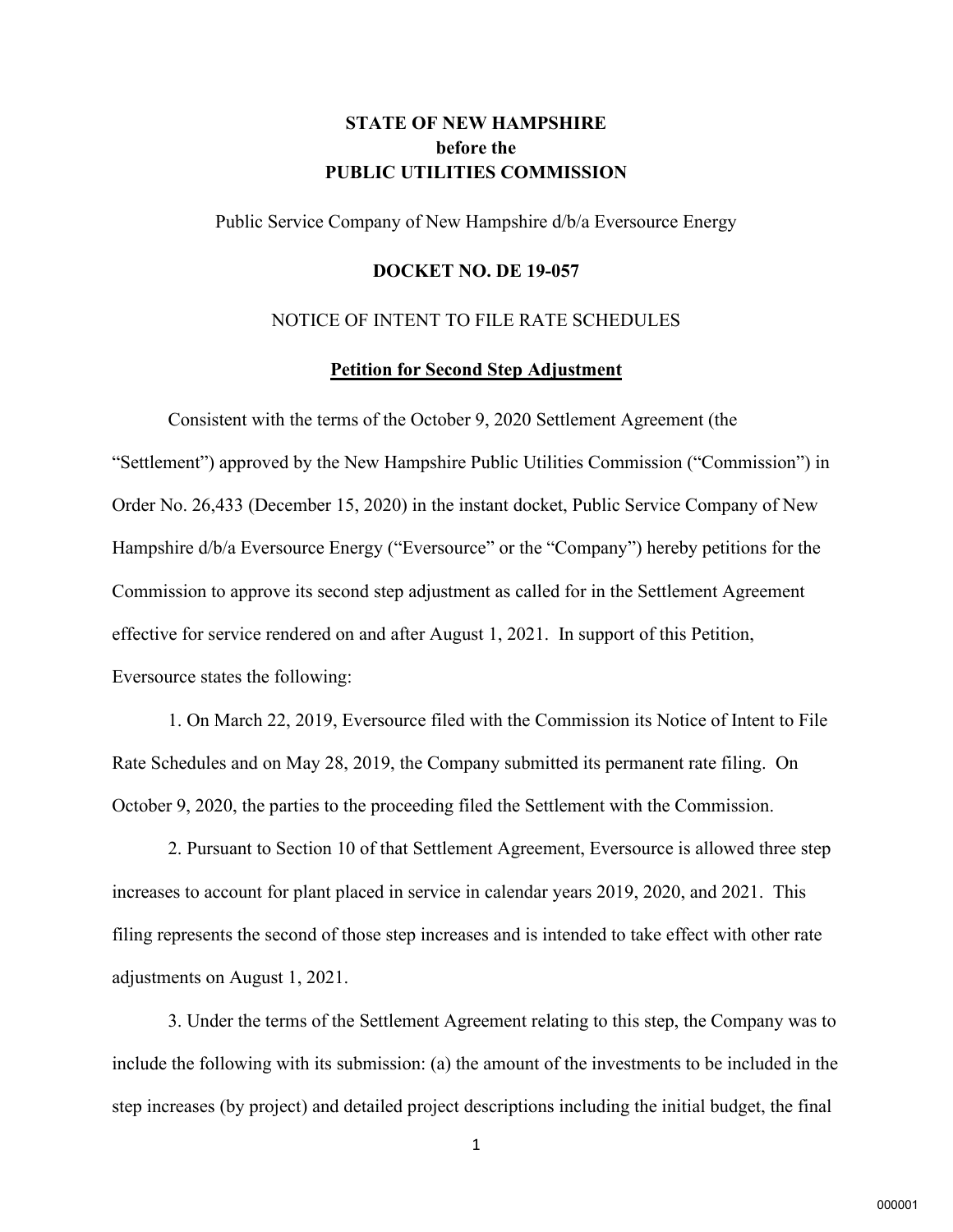cost, and the date on which each project was booked to plant in service; and (b) project documentation including Project Authorization Forms, Supplemental Request Forms, and work order cost details. October 9, 2020 Settlement, Section 10.3. Further, the documentation was to follow the template for documentation agreed to with the Staff for the initial step. *Id*. Moreover, under the Settlement, if the actual costs for the relevant projects were less than the cap of \$18 million, the actual amounts are to be used to calculate the step adjustment amount. *Id*. Included with this submission in response to the above are:

- Testimony and supporting information of Lee G. Lajoie, Manager of System Resiliency, David L. Plante, Manager of the New Hampshire Project Management Department, and James J. Devereaux, Manager of Budgets and Investment Planning, discussing the capital projects and the processes in place at the Company pertaining to project management and budgeting; and
- Testimony and supporting information of Erica L. Menard, Manager of New Hampshire Revenue Requirements, and Jennifer A. Ullram, Manager of Rates, describing the revenue requirement calculations, rate design and rate impacts from this step increase related to the relevant plant additions.

4. As described through the above-identified testimony, and the accompanying attachments and other information, this filing demonstrates relevant support for the additions to the Company's plant-in-service in calendar year 2020 consistent with the terms of the Settlement.

5. As described in the included testimony and attachments, the requested revenue requirement increase in this step is \$11,126,440 and is intended to be effective at the same time as other proposed rate adjustments on August 1, 2021 as called for in the Settlement.

2